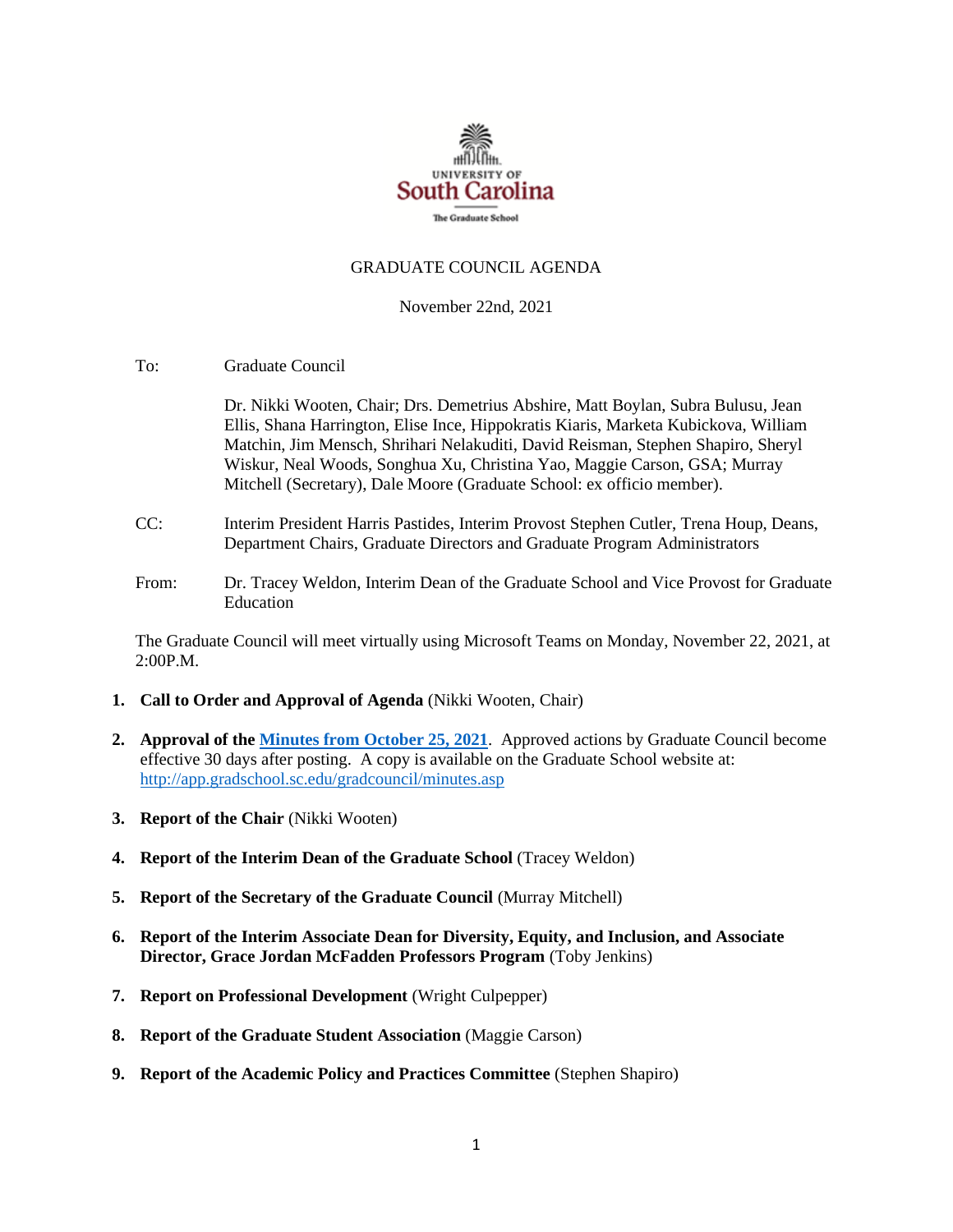# **10. Report of the 500/600 Level Courses** (Murray Mitchell)

This report is presented to Council for informational purposes only; no action is necessary.

#### **500/600 Courses for November 2021 Grad Council**

(CCP = Course Change Proposal; NCP=New Course Proposal)

**ARTS 545** (4) Internship in Graphic Design (CCP: Fall 2022) **ARTS 546** (3) Graphic Design II (CCP: Fall 2022) **ARTS 560** (6) Photography Thesis: Portfolio (CCP: Fall 2022) **ARTS 561** (6) Photography Thesis: Exhibition (CCP: Fall 2022) **NPSY 763** (3) LGBT Issues Counseling and Rehabilitation (CCP: Spring 2022) [transition to a 600-level course]

# **11. Associate Graduate Faculty Nominations** (Murray Mitchell)

None at this time.

# **12. Fellowships and Scholarships Committee** (Jean Ellis)

#### **13. Report of Science, Math, and Related Professional Programs Committee** (Hippokratis Kiaris)

Below is a list of proposals reviewed by the Committee. Each curricular action can be viewed at this Public Agenda review site:

<https://sc.edu/programproposal/agenda/?id=109&code=GCO>

At this Public Agenda link, the individual proposals are not live-linked, but agenda items are listed in alphabetical order. To view the full proposals, GC members and Committee Chairs still need to go to the Committee Review site, and filter for "Committees", then for the "Committee" called "Added to Grad Council agenda."

- **ASNR 720** (3) Advanced Comprehensive Health Assessment, Medicine, NCP: Spring 2022
- **ASNR 724** (3) Leadership in Nurse Anesthesia Practice, Medicine, NCP: Spring 2022
- **ATEP Major / Degree Program**, MS in Athletic Training, Public Health, Change to Existing Program: Fall 2022
- **ATEP 702L** (3) Principles of Athletic Training Lab, Public Health, CCP: Fall 2022
- **COMD 721** (2) Cognitive Disorders and Reorganization, Public Health, CCP: Fall 2022
- **ECHE 735** (3) Heterogeneous Catalysis Fundamentals, Engineering & Computing, NCP: Spring 2022
- **ECHE 736** (3) Heterogeneous Catalysis Synthesis, Characterization and Evaluation, Engineering & Computing, NCP: Spring 2022
- **ECHE 737** (3) Industrial Catalysis, Engineering & Computing, NCP: Spring 2022
- **ENCP 701** (0) Instructional Assistant Development, Engineering & Computing, CCP: Fall 2022
- **ENCP 801** (0) Graduate Student as Researcher, Engineering & Computing, NCP: Spring 2022
- **ENVR 709** (3) Marine Data Science with R, Arts and Sciences, NCP: Spring 2022
- **EPBO Major / Degree Program**, Certificate in Graduate Studies in Maternal and Child Health, Public Health, Change to Existing Program: Fall 2022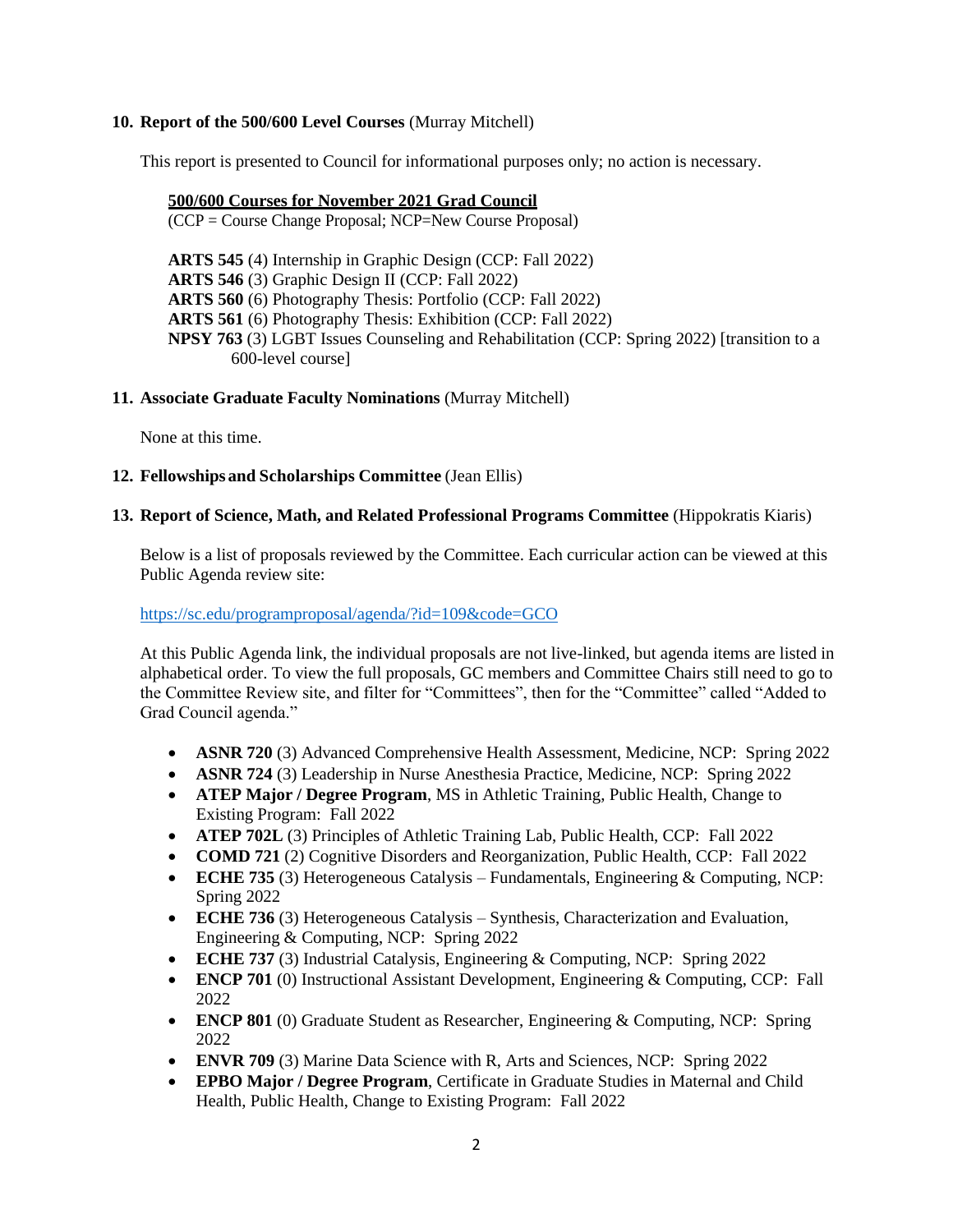- **EPBO Academic Certificate**, MPH in Epidemiology, Public Health, Change to Existing Program: Fall 2022
- **EPID 707, Ethical Issues in Health Care and Research, Public Health, Delete an Existing** Course: Fall 2022
- **EPID 711,** Epidemiologic Research Methods, Public Health, Delete an Existing Course: Fall 2022
- **EPID 720, Comprehensive Microbiology, Public Health, Delete an Existing Course: Fall** 2022
- **EPID 742,** Epidemiological Concepts in Selected Disease or Health Conditions, Public Health, Delete an Existing Course: Fall 2022
- **EPID 748,** Epidemiologic Evaluation of Preventive and Personal Health Care, Public Health, Delete an Existing Course: Fall 2022
- **EPID 754,** AIDS Seminar, Public Health, Delete an Existing Course: Fall 2022
- **EPID 758,** Application of Epidemiology in Public Health, Public Health, Delete an Existing Course: Fall 2022
- **EPID 760,** Epidemiological Methods in Clinical Trials, Public Health, Delete an Existing Course: Fall 2022
- **EPID 785,** Laboratory Practice in Clinical Microbiology, Public Health, Delete an Existing Course: Fall 2022
- **EPID 802** (3) Grant Writing, Public Health, CCP: Fall 2022
- **EPID 810,** Seminar in the Epidemiology of Trauma, Public Health, Delete an Existing Course: Fall 2022
- **EXSC Major / Degree Program**, MPH in Physical Activity and Public Health, Public Health, Change to Existing Program: Fall 2022
- **HPEB Major / Degree Program**, Social Work/HPEB, MSW/MPH, Public Health, Change to Existing Program: Fall 2022
- **HPEB Dual Degree Program**, MPH in HPEB, Public Health, Change to Existing Program: Fall 2022
- **HSPM Dual Degree Program**, Social Work/HSPM, MSW/MPH, Public Health, Change to Existing Program: Fall 2022
- **HSPM Major / Degree Program,** MPH in HSPM, Public Health, Change to Existing Program: Fall 2022
- **MECH Major / Degree Program**, Nuclear Engineering, M.S., Engineering & Computing, Change to Existing Program: Fall 2022
- **MECH Major / Degree Program,** Nuclear Engineering, Ph.D., Engineering & Computing, Change to Existing Program: Fall 2022
- **MECH Major / Degree Program,** Nuclear Engineering, M.E., Engineering & Computing, Change to Existing Program: Fall 2022
- **MSCI 709** (3) Marine Data Science with R, Arts and Sciences, NCP: Spring 2022
- **NURS Major / Degree Program**, Master's Entry to Practice, M.S.N, Nursing, Change to Existing Program: Fall 2022
- **NURS Major / Degree Program**, Nursing Administration, M.S.N, Nursing, Change to Existing Program: Fall 2022
- **NURS Major / Degree Program**, Family Nurse Practitioner, Certificate, Nursing, New Program: Fall 2022
- **NURS Major / Degree Program**, Master of Science; Nurse Midwife, Nursing, New Program: Fall 2022
- **NURS Major / Degree Program**, Psychiatric Mental Health Nurse Practitioner, Certificate, Nursing, New Program: Fall 2022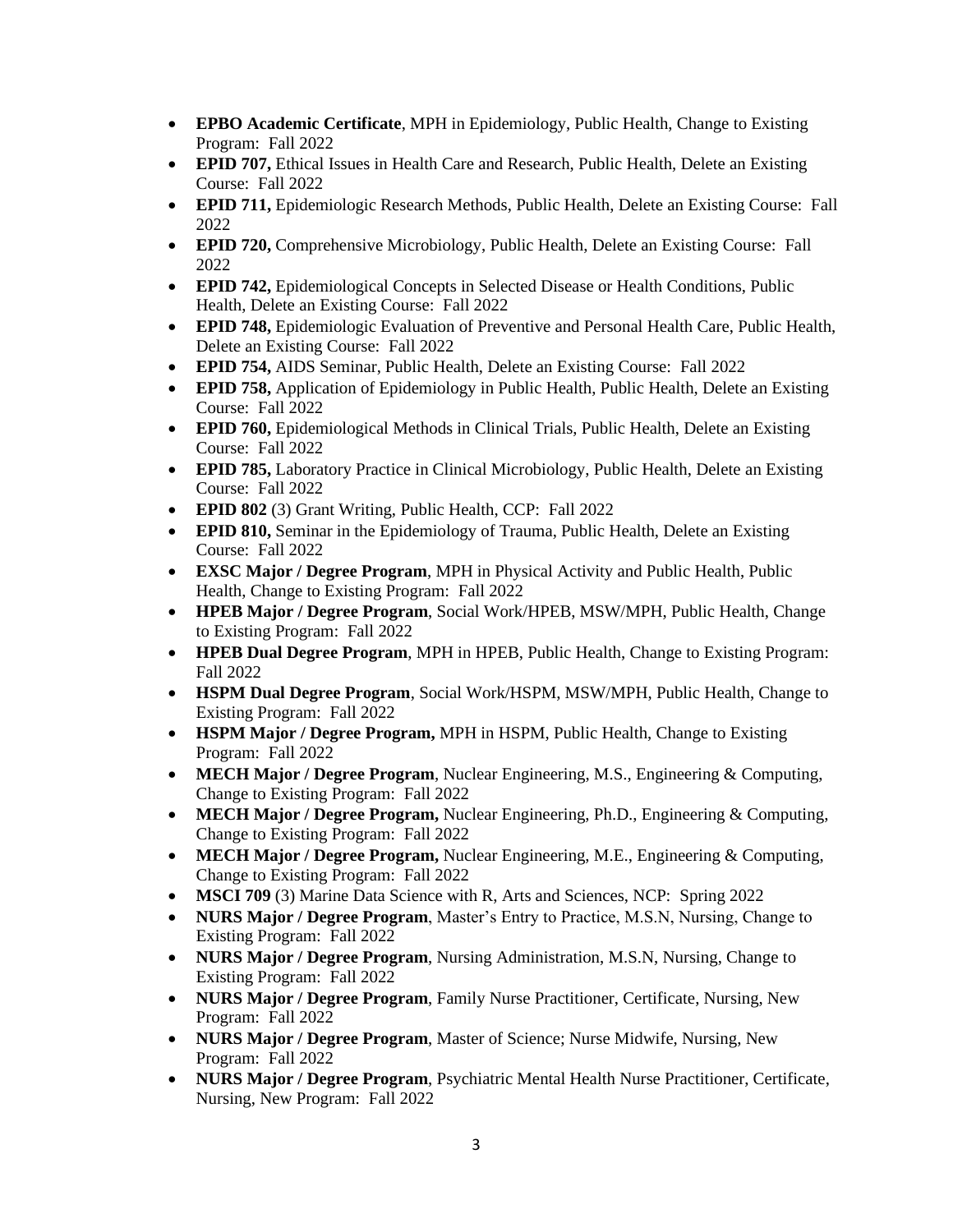- **NURS Major / Degree Program**, Nursing Practice, D.N.P., Nursing, Change to Existing Program: Fall 2022
- **NURS Major / Degree Program**, Nursing Administration, Certificate, Nursing, Change to Existing Program: Fall 2022
- **NURS Major / Degree Program**, Doctor of Nursing Practice; Nurse Midwife, Nursing, New Program: Fall 2022
- **NURS Major / Degree Program**, Adult Gerontology-Acute Care Nurse Practitioner, Certificate, Nursing, New Program: Fall 2022
- **NURS Academic Certificate**, Nurse-Midwife, Certificate, Nursing, New Program: Fall 2022
- **NURS 740** (3) Facilitative Processes in Health Care Leadership, Nursing, CCP: Fall 2022
- **NURS 741** (3) Coordinating Processes in Health Care Leadership, Nursing, CCP: Fall 2022
- **NURS 742** (3) Integrative Processes in Health Care Leadership, Nursing, CCP: Fall 2022
- **NURS 744** (3) Anatomy and Physiology for the Certified Nurse Midwife, Nursing, NCP: Spring 2022
- **NURS 749** (2) Foundations of Midwifery, Nursing, NCP: Fall 2022
- **NURS 752** (7) Nurse-Midwifery Management: Antepartum & Post-Partum Care, Nursing, NCP: Spring 2022
- **NURS 753** (7) Nurse-Midwifery Management: Intrapartum, Immediate Post-Partum & Newborn Care, Nursing, NCP: Spring 2022
- **NURS 754** (3) Nurse-Midwifery Management: Integration Practicum, Nursing, NCP: Spring 2022
- **NURS 755** (2) Professional Roles of the Certified Nurse Midwife, Nursing, NCP: Spring 2022
- **NURS 757** (2) Primary Care of Women for Advanced Nursing, Nursing, CCP: Fall 2022
- **NURS 780** (3) Organizational Theories and Systems in Healthcare, Nursing, CCP: Fall 2022
- **NURS 806** (3) Executive Health Care Leadership I, Nursing, CCP: Fall 2022
- **NURS 807** (3) Executive Health Care Leadership II, Nursing, CCP: Fall 2022
- **NURS 897** (1 6) DNP Project Preparation and Residency, Nursing, CCP: Fall 2022
- **PHAR 711A** (1) Seminar in Pharmaceutical Outcomes Research, SC College of Pharmacy, CCP: Fall 2022
- **PHAR 711B** (1) Seminar in Pharmaceutical Outcomes Research, SC College of Pharmacy, CCP: Fall 2022
- **PHAR 711C** (1) Seminar in Pharmaceutical Outcomes Research, SC College of Pharmacy, CCP: Fall 2022
- **PHAR 711D** (1) Seminar in Pharmaceutical Outcomes Research, SC College of Pharmacy, CCP: Fall 2022
- **PHRB Major / Degree Program**, Pharmaceutical Sciences, Ph.D., Pharmacy, Change to Existing Program: Fall 2022
- **PHYT 852** (9) Clinical Experience in Physical Therapy III, Public Health, CCP: Fall 2022
- **PHYT 853** (9) Clinical Experience in Physical Therapy IV, Public Health, CCP: Fall 2022
- **PUBH Major / Degree Program**, PhD in Biostatistics, Public Health, Change to Existing Program: Fall 2022
- **14. Report of the Humanities, Social Sciences, Education, and Related Professional Programs Committee** (Jim Mensch)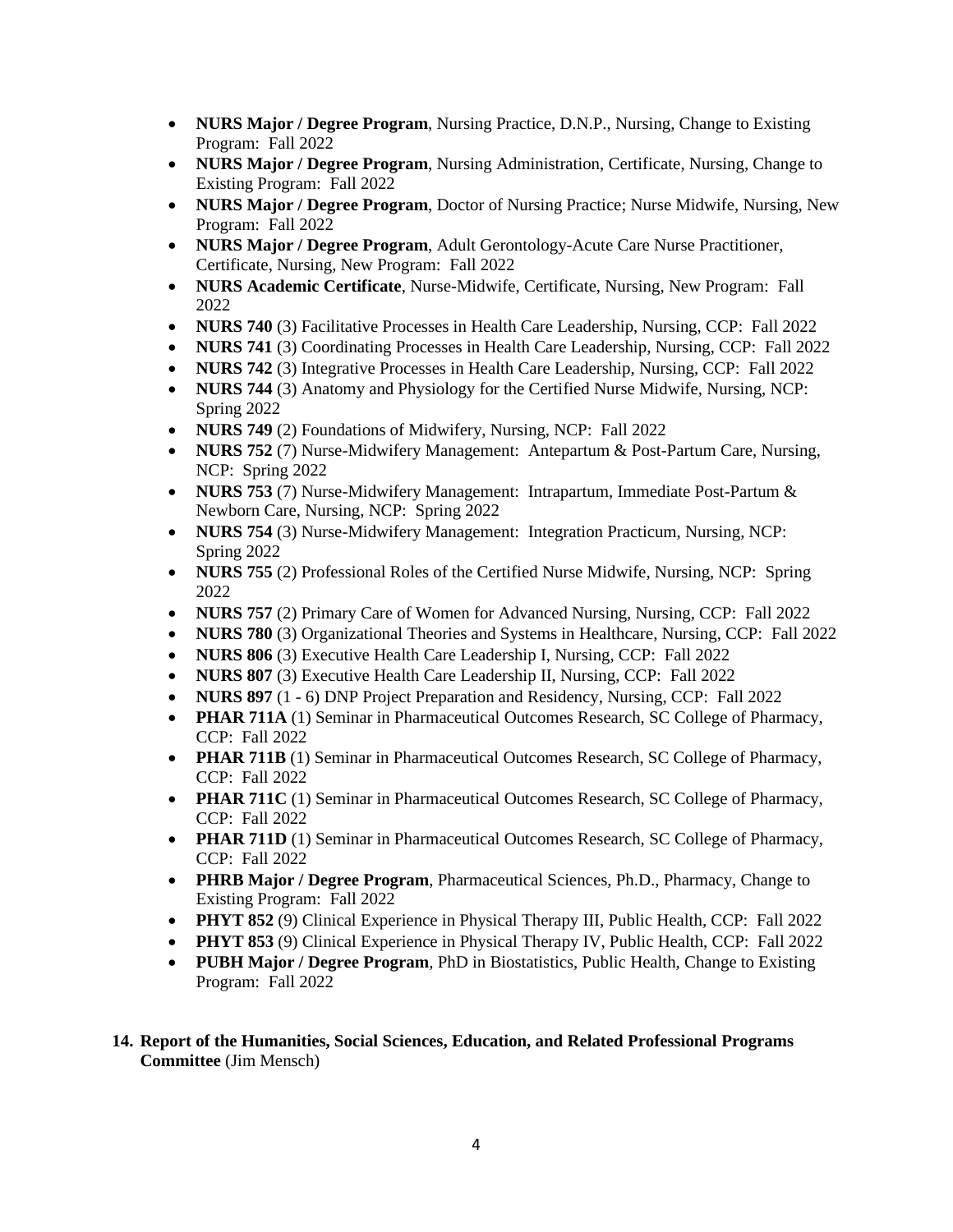Below is a list of proposals reviewed by the Committee. Each curricular action can be viewed at this Public Agenda review site:

<https://sc.edu/programproposal/agenda/?id=109&code=GCO>

At this Public Agenda link, the individual proposals are not live-linked, but agenda items are listed in alphabetical order. To view the full proposals, GC members and Committee Chairs still need to go to the Committee Review site, and filter for "Committees", then for the "Committee" called "Added to Grad Council agenda."

- **EDEL 744** (3) Studies and Internship in Teaching Science Elementary, Education, CCP: Spring 2022
- **EDEX 719** (3) Advanced Applied Behavior Analysis, Education, CCP: Fall 2022
- **EDRM 705** (3) Applied Statistics for the Social Sciences, Education, NCP: Spring 2022
- **HRSM 788** (3) Business Research and Analytics in Hospitality, Retail, and Sports Management, HRSM, CCP: Fall 2022
- **IBUS 741** (3) Cybersecurity: Managing Risk in the Digital Age, Business, NCP: Spring 2022
- **IBUS 742** (3) Organizational Misconduct, Business, NCP: Spring 2022
- **IBUS 743** (3) Organizational Misconduct and Global Corruption, Business, NCP: Spring 2022
- **IBUS 798** (3) Introduction to Cybersecurity Management, Business, NCP: Spring 2022
- **IBUS 804** (3) Ph.D. Seminar in Research Design, Business, NCP: Spring 2022
- **INTB Academic Certificate**, International Market Development, Business, New Program: Fall 2022
- **INTB Academic Certificate**, International Financial Certificate, Business, Change to Existing Program: Fall 2022
- **INTB Academic Certificate**, Graduate Certificate in Global Strategy, Business, Change to Existing Program: Fall 2022
- **JOUR 725** (3) Strategic Communications Campaigns, Information & Communications, CCP: Spring 2022
- **LAWH 700** (3) Introduction to the Legal System, Law, CCP: Fall 2022
- **LAWH 701** (3) Legal Foundations of Health Care Systems, Law, CCP: Fall 2022
- **LAWH 702,** Legal Foundations of Health Care System Lab, Law, Delete an Existing Course: Fall 2022
- **LAWH 710** (3) Public Health and Delivery Systems, Law, CCP: Fall 2022
- **LAWH 712** (3) Ethics in Health Care Systems, Law, CCP: Fall 2022
- **LAWH 714** (3) Health Care Contracting (Applied Learning), Law, CCP: Fall 2022
- LAWH 716 (3) Medicare Compliance for Medical Facilities, Law, CCP: Fall 2022
- **LAWH 720, Health Policy Advocacy, Law, Delete an Existing Course: Fall 2022**
- **LAWH 722** (3) Risk Management, Law, CCP: Fall 2022
- **LAWH 724,** Certificates of Need, Law, Delete an Existing Course: Fall 2022
- **LAWH 728,** Comparative Studies in International Health Care, Law, Delete an Existing Course: Fall 2022
- **LAWH 730, Healthcare Structure Planning for Companies & Non-Profits, Law, Delete an** Existing Course: Fall 2022
- **LAWH 732,** Medicare Quality Compliance, Law, Delete an Existing Course: Fall 2022
- LAWH 734, Healthcare Fraud & Abuse Compliance, Law, Delete an Existing Course: Fall 2022